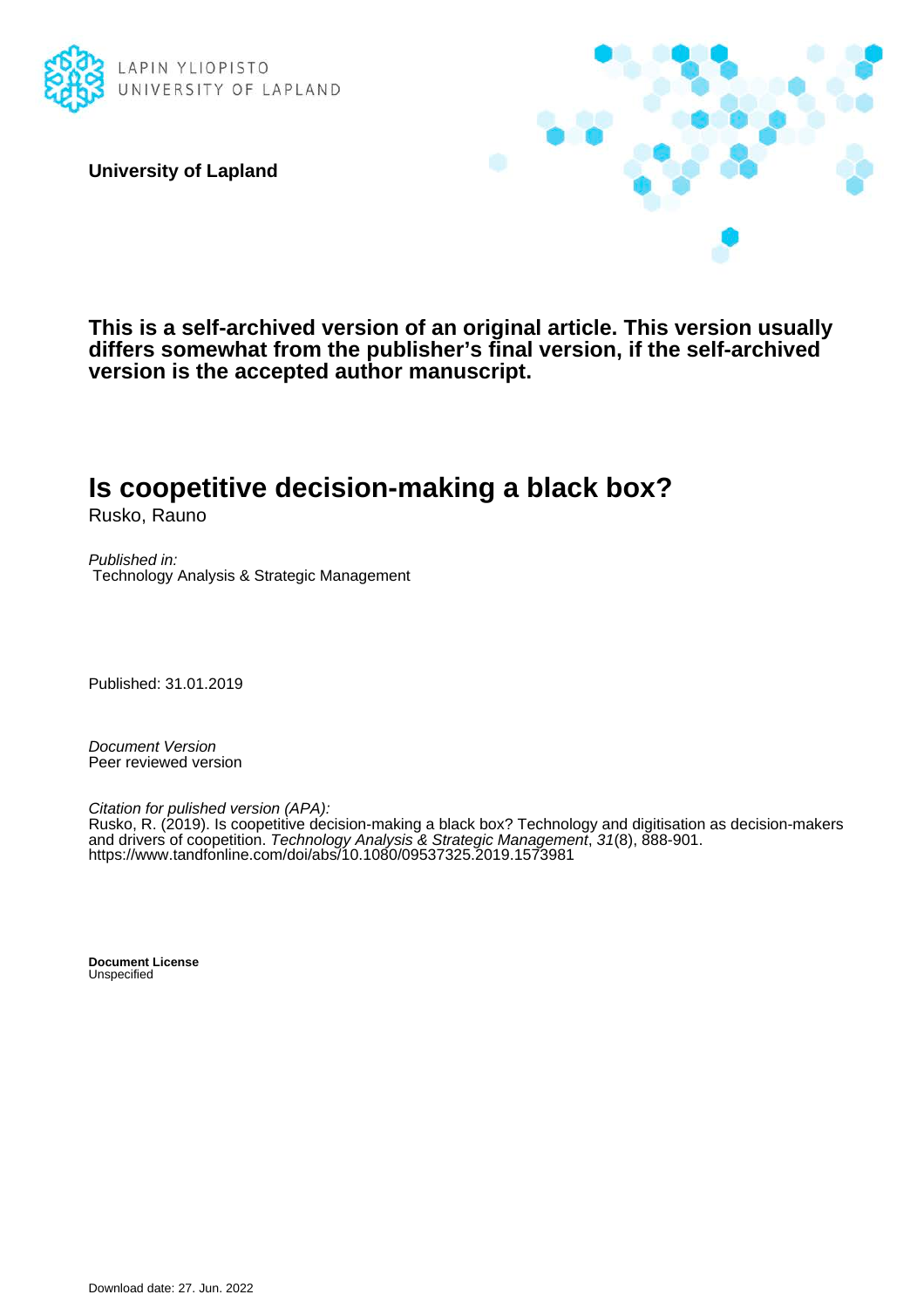# **Is Coopetitive Decision-making a Black Box? Technology and Digitization as Decision-makers and Drivers of Coopetition**

### **Rauno Rusko**

### **Faculty of social sciences, Management and organizations, University of Lapland, Rovaniemi, Finland**

### **Abstract**

Coopetition—simultaneous cooperation—and competition are increasingly becoming popular approaches in business studies. However, coopetition discussions dominate the content of decision-making about coopetition activities. The decision-maker can be a black box, firm, or organization, which optimizes its decisions in the prevailing business environment. The role of technology in decision-making has also passed. Because of developing decision-support systems, it is crucial to understand who makes decisions about coopetition and how, and what is the relationship between human and non-human decision-makers. This study offers a typology, which describes the different degrees of technology in coopetition decisions.

Keywords: Technology, coopetition, decision-making, digitization, platform

#### **Introduction**

Coopetition—simultaneous cooperation between competitors—is one of the most popular contemporary topics of marketing management. Typically, coopetition arguments are focused on coopetitive activities, where the role of the human decision-makers and actors features prominently at the outset and during the coopetition relationships (Bengtsson & Kock, 2000). Decision-making is defined as "the passing of judgment on an issue under consideration" or "goal-directed behavior in the presence of options" (Simmons, 2008). Thus, decision-making naturally involves a decision-maker, a decision, "goal-directed behavior," an "issue under consideration," and alternatives or options. These elements are also important in decisions about coopetition: a decision-maker (or a "player") is usually a CEO, an executive, a company, a manager, or a group of managers such as an executive committee, a council, a board, a group manager, a commander, or any stakeholder, including an individual, a group of individuals, a company, or a governmental (or nongovernmental) organization (Arantes da Costa et al., 2009). A decision is contingent, in one way or another, on collaboration with competing firms or units. Intentional coopetition has to be based on "goal-directed behavior," with the intention of increasing profitability, for example, in the short or long term using better products, marketing, or other actions of supply chain. Profitability is not the sole aim of coopetition; it might be based on better market share, position, or technological innovations, for instance (Gnyawali & Park, 2008). The "issue under consideration" is linked directly or indirectly with potential collaboration decisions or competition decisions, if the prevailing relationships display a general collaboration tendency (cf. Kylänen & Rusko, 2011). Coopetition decisions contain either decisions to collaborate or decisions to compete, depending on the status of the initial relationship.

Thus, most of the coopetition studies are considered intentional, focused, and coopetitive, where the decisions are made by CEOs, firm managers, or a group of managers, that is a decision-making body with several human actors. In addition, consumers are important stakeholders in the coopetition activities (Salvetat & Géraudel, 2012). However, coopetition arguments include perspectives that emphasize emergent, unintentional, or tacit coopetition (Mariani, 2007; Walley, 2007; Kylänen & Rusko, 2011; Galkina & Lundgren-Henriksson, 2017). In fact, coopetition is often regarded as a by-product of managerial decisionmaking (Galkina & Lundgren-Henriksson, 2017). Moreover, amid the exceptional perspectives on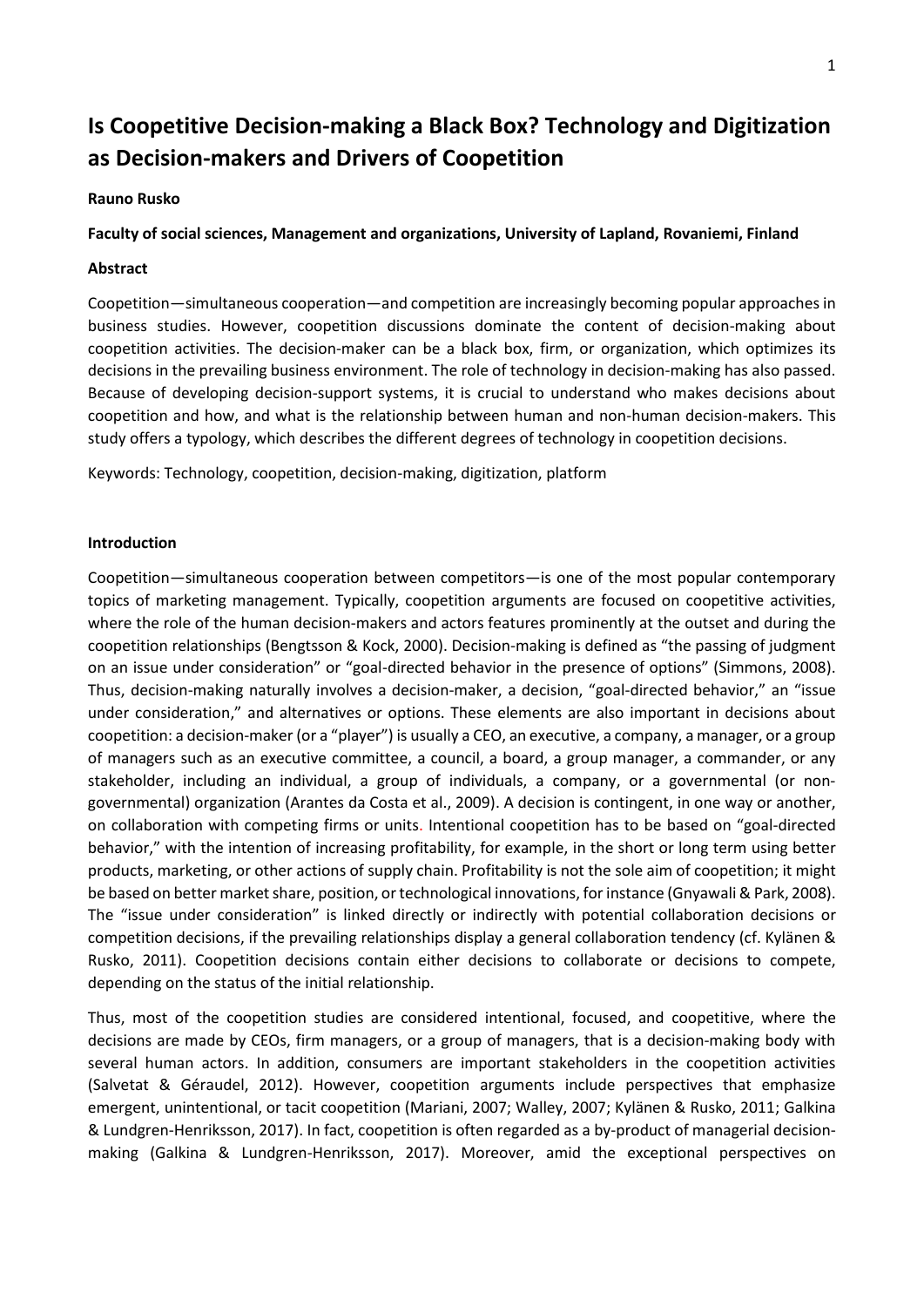coopetition, the role of human beings is crucial. This study focuses on the role of technology or digitization in the birth, continuity, and potential enlargement of coopetitive relations.

The main question guiding this research is as follows: do digitization and technology (e.g., artificial intelligence (AI)) play any role in the birth, continuity, and enlargement of coopetition relationships among organizations and firms? This research also seeks to understand that, assuming that digitization, technology, and AI are the remarkable sources and drivers of coopetition, what forms do they take in these coopetition relationships? Data analysis will be based on the contemporary coopetition discussions, which are mainly focused on coopetition relationships and digitization. The main research question above explores the triangle-shaped relationship between coopetition, technology, and decision-making (Figure 1).





To answer the main research question, this paper is organized into several subthemes. In addition to coopetition, decision-making, and technology, this article also presents a combined form of these three themes: (a) decision-making in coopetition, (b) decision-making technology, (c) technology in coopetition, and (d) decision-making in technology-driven coopetition as the combined form (Figure 2).



Figure 2. The main structure of the study.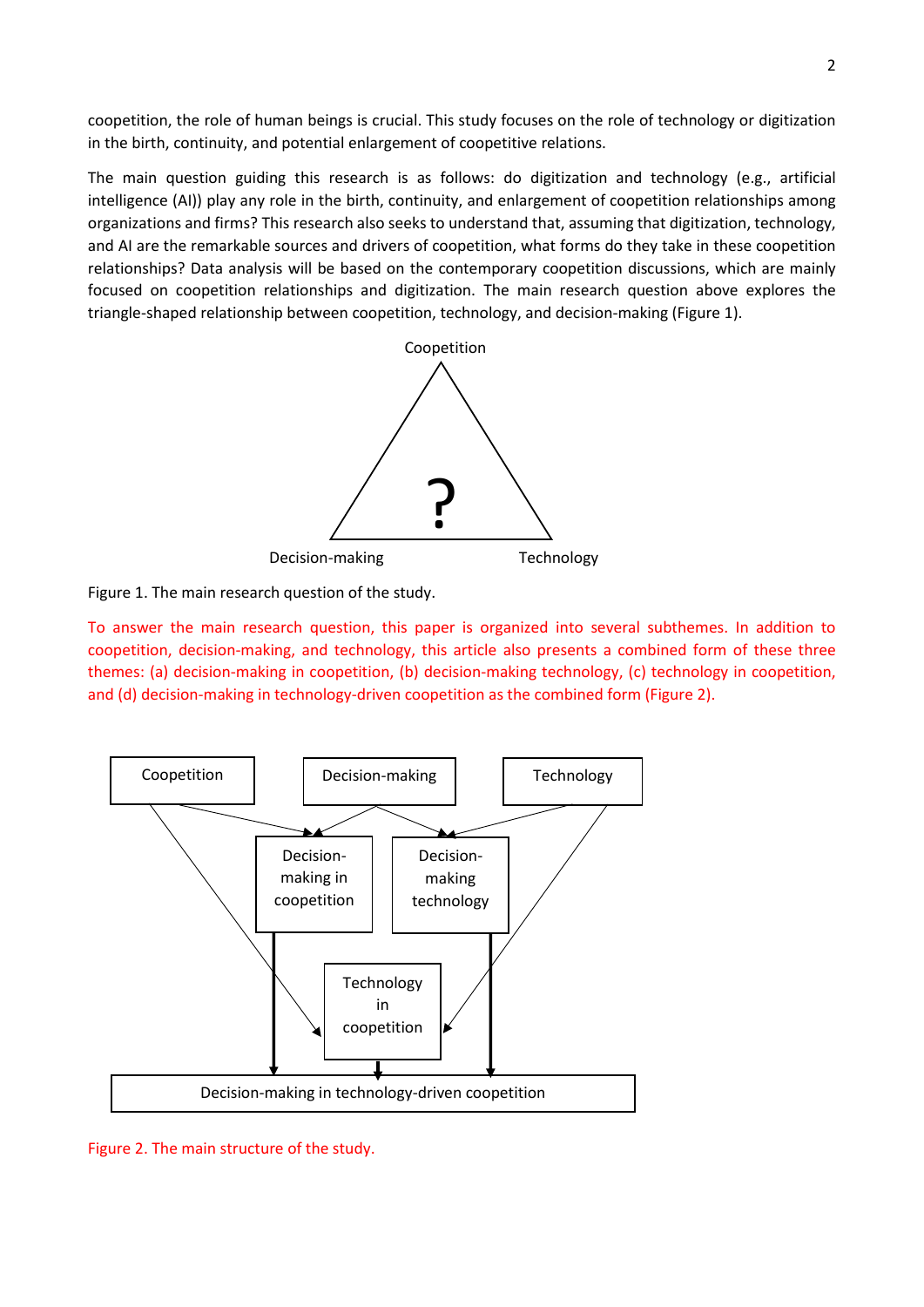The structure of this study is as follows: the literature review discusses the main themes pertinent to coopetition, decision-making, and technology as well as a combined form of these three elements. This is followed by a short section on this study's research design. Afterward, the outcomes of the literature review in relation to "decision-making in technology-driven coopetition" will be presented, leading to the introduction of a typology, which describes the different degrees of technology in coopetition decisions. Finally, this article offers some recommendations for future research and concludes with several managerial implications.

#### **Literature review**

#### *Coopetition*

Considering the definition of coopetition—simultaneous cooperation between competing firms (or other entities), several coopetition articles have sought to distinguish between competition- and cooperationbased coopetition. Bengtsson & Kock (2000) have identified three alternative coopetition relationships: (a) cooperation-dominated, (b) equal, and (c) competition-dominated. Several subsequent studies have emphasized similar perspectives, albeit with some variations. In the context of coopetition, Padula & Dagnino (2007), for instance, have considered the dimension between competition and cooperation. They have commented that both competition and cooperation are indicative of strong paradigms of management; however, coopetition—between these two—has not yet achieved the status of a paradigm (cf. Bengtsson et al., 2010).

These perspectives resemble Brandenburger & Nalebuff's (1996) idea of coopetition: "*cooperating to create a bigger business pie, while competing to divide it up*," where both cooperation and competition join in the same context. It is possible to link this idea with incremental and radical innovations (Rusko et al., 2018). Incremental innovations focus on minor improvements to the existing products and services, whereas radical innovations focus on major innovations of new products and new markets. In fact, "cooperating to create a bigger business pie" describes the cooperation-based coopetition, and "while competing to divide it up" suits competition-based coopetition (cf. Ritala & Hurmelinna-Laukkanen, 2009; Bouncken et al., 2017; Rusko et al., 2018).

Ritala & Hurmelinna-Laukkanen (2009) consider radical innovations to be very common outcomes of coopetition in high-tech industries, in which common standards are used to improve the interoperability and compatibility of current products and technologies. Generally, new standards are typical drivers of coopetition (see e.g., Garraffo, 2002; Metaxiotis et al., 2003; Gueguen, 2009). Ritala & Hurmelinna-Laukkanen (2009) have also noticed that radical innovations and coopetition tend to coexist when completely new markets provide a strong motive for competitors in an established business to create a new "business pie"—a new source of revenue. One relevant difference between coopetition in the context of incremental innovation and radical innovation is based on value creation and value appreciation. Coopetition in the form of cooperation-based coopetition is linked with value creation, especially when the main aim of collaboration between competitors is creating new common knowledge to create a new business pie. Competition-based coopetition is linked with value appreciation, competitive advantage aims, and circumstances of competitive pressure (Ritala & Hurmelinna-Laukkanen, 2009; Rusko et al., 2018).

According to Ritala & Sainio (2014), coopetition is negatively related to technological radicalness and positively related to business-model radicalness. Thus, they claim that coopetition benefits incremental technological developments over time and promotes radical business-model innovations, mainly because competitors seek to differentiate their offerings. In other words, Ritala & Sainio (2014) argue that, in coopetition, technological development is linked with incremental innovations, and radical innovations relate to new business models. In addition, Bouncken & Kraus (2013) have identified some problems in coopetition regarding novel revolutionary innovations. They observe that the coopetition of small and medium-sized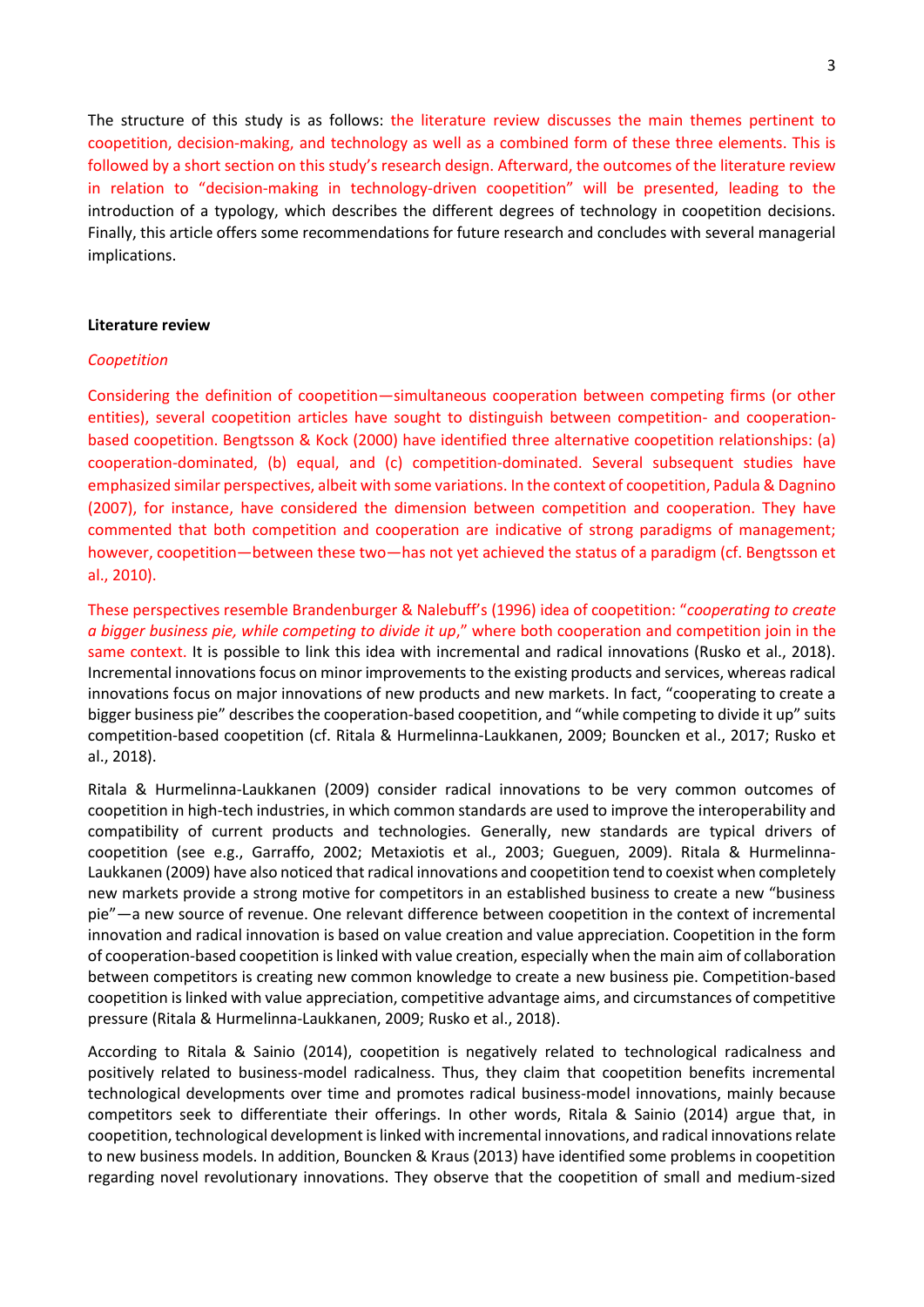enterprises (SMEs) can trigger radical innovations, but at the same time, it can harm extremely novel revolutionary innovations, especially when SMEs share knowledge with their partners. However, Bouncken and Kraus suggest that learning from partners might have a positive effect on coopetition in relation to (radical) revolutionary innovations. They also claim that coopetition is advantageous in conditions of greater technological uncertainty (Rusko et al., 2018). Figure 3 shows the perspectives on coopetition and innovation presented in this subsection.



Figure 3. Competition-based and cooperation-based coopetition (modified from Rusko et al., 2018).

# *Decision-making in strategic management*

In strategic management, decision-making often takes place in accordance with the available choices among the alternative strategies (e.g., action courses) (Mintzberg et al., 1998; Melchor & Julián, 2008). According to Simmons (2008), decision-making involves "the passing of judgment on an issue under consideration" or "goal-directed behavior in the presence of options." Decision-making can also be defined as involving any behavior that provokes a reaction to expectations (Nicolai & Seidl, 2010).

In economics, decision-making is often assumed as being a rational process. In strategic management, however, it is emphasized that strategic decision makers are bounded by their rationality (Eisenhardt & Zbaracki, 1992). Furthermore, uncertainty is a relevant element of strategic decision-making. According to Schwenk (1984), strategic decision-making is linked with uncertainty. Such a decision-making process involves goal formulation, problem identification, alternative generation, and evaluation/selection (Schwenk, 1984). Thus, strategic decision-making involves elements such as bounded rationality and uncertainty. This means that individual decision-makers have to discuss and confer with one another about strategic decisions. It is even possible that decisions and strategies may emerge based on the ideas of learning school (Mintzberg et al., 1998).

# *The role of technology in strategic management*

Technology change is a major strategic factor for many organizations (Eschenbach & Geistauts, 1988). There are two main attitudes in organizations toward technology change. According to Eschenbach & Geistauts (1988), for example, some firms respond defensively to technology change, seeing technology as a problem, while others, through strategic use of technology, gain permanent advantage. Furthermore, the business of some firms is contingent on technology (e.g., ICT businesses) (Sakas, Vlachos, & Nasiopoulos, 2014), whereas in some firms, the focus of business is elsewhere, and technology is only an assistive tool, peripheral to their main business activities.

The literature of strategic management, which is dominated by arguments about technology, is strongly focused on competitive advantage (Sakas et al., 2014). According to Sakas and colleagues (2014), there are many ways to analyze the need for increased technological innovation in IT companies and its relation to the competitive advantage. They posit that the development of technology can be considered as either continuous or radical, and technology can be used in either an aggressive or a defensive way (Sakas et al., 2014). In other words, Sakas and colleagues (2014) and Eschenbach & Geistauts (1988) recognize the divide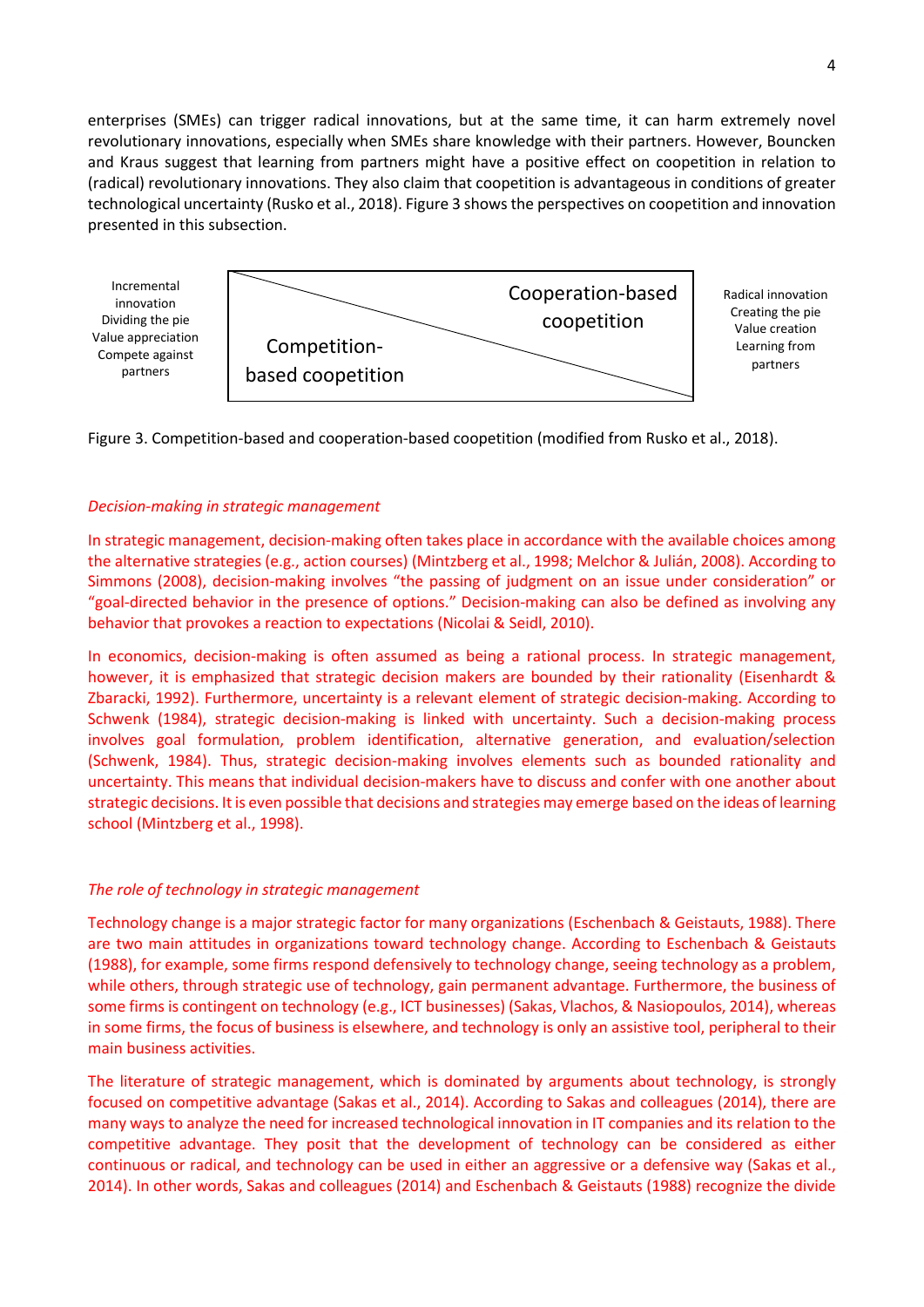between the attitudes that regard technology as a problem (defensive) or as a source of competitive advantage (aggressive).

New technology and technology change (innovation) have been divided into two categories: incremental and radical (e.g., Forés & Camisón, 2016). Radical innovations include organizational interactions with the external environment and suppliers, whereas incremental innovations only include modifications and refinements, which are important to ensure competitive advantage (Khan & Naeem, 2018).

#### *Decision-making in coopetition*

Coopetition discussions have hitherto been based on the decisions and actions of *human beings*, especially the entrepreneurs and managers of organizations. In discussions on coopetition, the role of human decisionmakers and actors is important concerning coopetition relationships (Bengtsson & Kock, 2000). However, coopetition studies often regard these coopetition actions at the meso-level or macro-level (Tidström & Rajala, 2016), but not at the individual or psychological level, assuming that the decision-makers are firms, business units, organizations, or networks.

Brandenburg & Nalebuff's (1996) seminal book on coopetition introduces coopetition as a game of network, value net, which contains firms, substitutes (competitors), consumers, complementors, and suppliers—all of whom are cooperating and are part of the same value net. However, coopetition actions and activities are mostly assumed to be based on intentional, targeted decisions taken by managers, executive committees, or other groups of managers. There is, however, other discussionsthat emphasize indirect forms of coopetition, such as emergent, unintentional, tacit or by-product decision-making (Mariani, 2007; Walley, 2007; Kylänen & Rusko, 2011; Galkina & Lundgren-Henriksson, 2017). The perspectives above resemble coopetition between consumers, which Walley (2007) considers to encompass the features of tacit coopetition. Consumers act in a collaborative way, although there is concurrent competition among consumers. Thus, contemporary coopetition discussions cover both intentional and unintentional perspectives on coopetition. Coopetition situations, therefore, are mostly products or by-products of decision-making of human beings.

#### *Decision-making in technology*

One of the most popular perspectives on the effects of new decision-making technology (techniques) is provided by Simon (1960, preface): "the computer and the new decision-making techniques associated with it are bringing changes in white-collar, executive, and professional work as momentous as those the introduction of machinery has brought to manual jobs." This perspective emphasizes the role of radical change of decision-making technology in work. Remarkable in this perspective is that the effects of technology are not limited to the level of the executive but extend to several levels of the organization. However, critics of the features of strategic decision-making technology are mostly critical of its limited usefulness in the organization. In particular, these tools are claimed to be designed for rational problemsolving by individual decision-makers, although practical strategy work calls for tools that support collective knowledge production, promote dialogue and trust, and function as learning tools (Moisander & Stenfors, 2009). Thus, one dimension of strategic decision-making technology is individual versusteam as a user of the decision-making technology. Another dimension is human being vis-à-vis computer as a decision-maker. AI is a specific topical theme in the discussions on strategic decision-making technology. According to Buchanan & O'Connell (2006), in the mid-1950s, scientists were already envisioning how new tools (e.g., computers) might improve human decision-making. They even produced early computer models of human cognition, which could be considered the early versions of AI. This development continued until the emergence of decision support systems, targeting practical needs of managers (Buchanan & O'Connell, 2006).

Finally, AI systems have been developed in such a way as to contain self-decision-making, self-adaption, and self-learning systems. The manufacturing literature, in particular, emphasizes these features of decision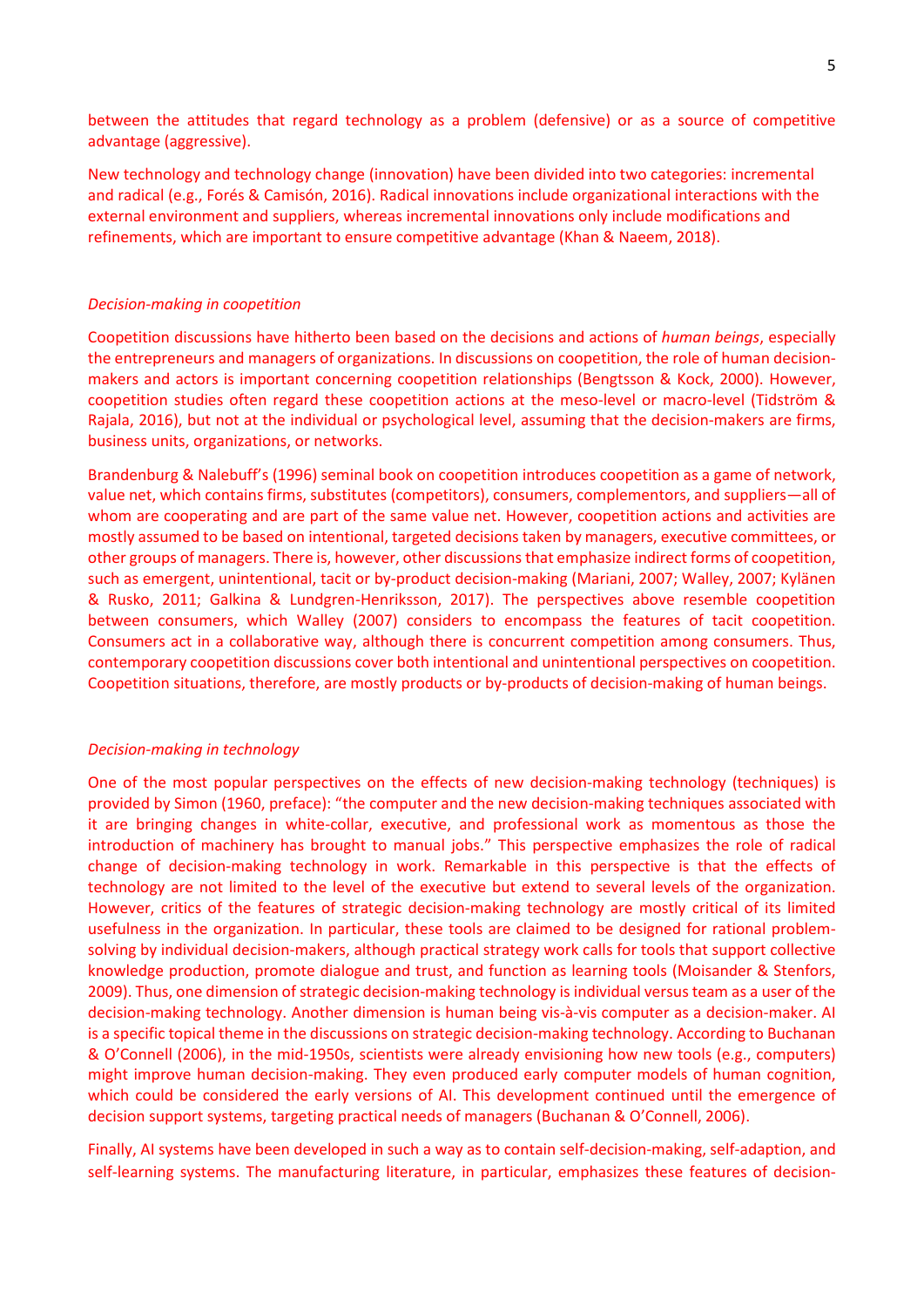making technology (e.g., Park & Tran, 2012; Zhou, 2013). However, non-human algorithms are affecting the outcomes, content, and order of issues in the search engines, portals, and social media all over the Web. These algorithms actually "decide" on the webpages and linkages, which come to the surface in different contexts. Part of these outcomes and orders include the issues that are based on commercial advertisements, which firms can steer but are mostly the result of these digital algorithms. In addition, some planned tools of strategic management have features where smart "matchmaking platforms" make decisions or suggestions about cooperation between companies in the form of Complex System Innovation (CSI). Collaboration between companies is based on systematically generated corporate capability profiles of organizations with promising cooperation potential (Venghaus & Stummer, 2015). In this case, the initial coopetition decision is governed by algorithm.

One form of the digital linkages, which is mainly focused on customers' decision-making, is called "moneyball" strategy, which is based on the statistical analyses of customers' earlier choices and scores. The principles of this statistical method were initially used in baseball strategies, but it was later applied to business by Netflix; this approach uses data to make decisions about what movies to recommend to its customers (Morte, Boland, & Rollino, 2007; Rusko, 2015b). Digital linkages on the Internet connect different firms' webpages to the same entity. Thus, customers might experience that these firms are part of the same entity, although the firms do not have any agreed cooperation with one another. In this case, customers are "supply chain managers" of their visit on the Web (Rusko, 2015b). Despite the nearly non-existent role of firms in this "cooperation" and the obviously strong role of technology, the activator in this kind of "cooperation" is a human being—a customer who visits the Web and chooses different combination of portals and webpages in their virtual trip. Algorithms form the underlying linear algebra of search engines, which determine the order of the outcomes for a search. According to some evaluations, algorithms of Google, for instance, contain 200 variables (Mäkinen, 2016). AI leans on algorithms and programming too. According to Doinis & Caraiscos (2009), AI has two dimensions: human centrality and rationality. AI discussions emphasize rationality, where systems are a combination of mathematics and technology.

# *The role of technology in coopetition research*

In several coopetition studies, the researched industry or branch is based on technology or digitization (Garraffo, 2002; Gnyawali & Park, 2009, 2011; Fernandez, Le Roy, & Gnyawali, 2014; Rusko, 2014). However, technology is normally the underlying element of coopetition studies but not necessarily their main focus. This subsection emphasizes following perspectives of technology in the coopetition literature: online coopetition, platforms in coopetition, virtual coopetition, and holonic coopetition. However, the distinction between these perspectives is ambiguous, and mostly these coopetition perspectives strongly overlap.

One form of coopetition, where digitization plays an important role, is *online coopetition*. Guo and colleagues (2014) have identified online coopetition activities in tourism: many hotels are concentrating on increasing their market share by establishing cooperation with online travel agencies. The power of these kinds of online travel agencies depends on the supply (and number) of the hotels on these pages. In other words, the appeal of the online pages is contingent on the intensity of the coopetition among the hotels in the specific online linkage. Online coopetition is often based on information. In tourism, for instance, platforms are the essential part of digitization. In tourism, these platforms are known as eTourism—infomediation of tourism (Belleflamme & Neysen, 2009). According to Belleflamme & Neysen (2009), an infomediary is traditionally defined as a merchant of information. They have identified two roles for infomediary, where they use platforms: collected information and provided information, which concern either the buyer or the supplier of goods and services. Belleflamme & Neysen (2009) consider coopetition perspective relevant to the context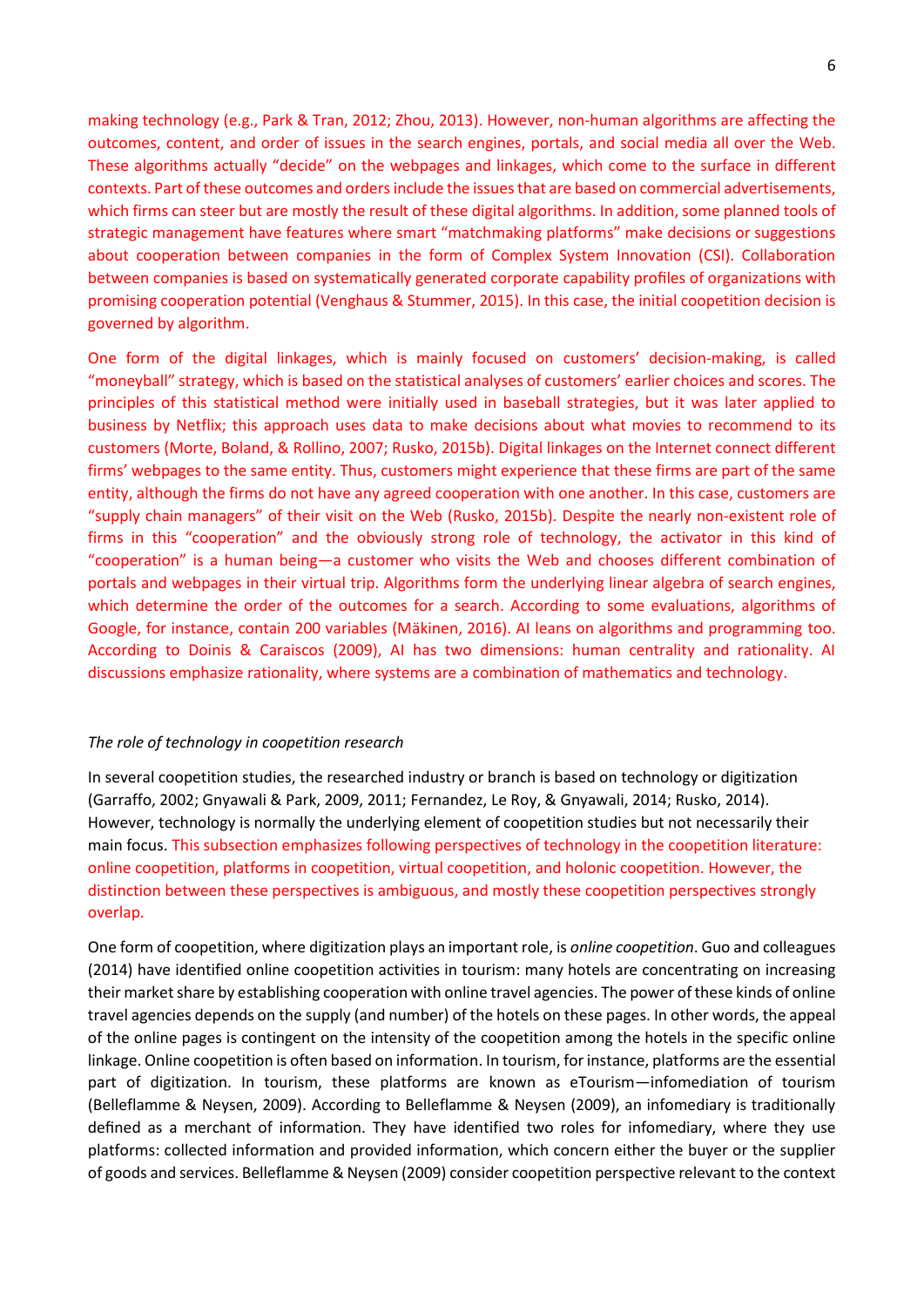of *platforms*, because the participants on the same electronic platform cooperate to achieve the collective success of the platform, while remaining competitors. Rusko (2014) has parallel findings about coopetition on the smart phone platforms, such as Android. Smart phone market has spheres or collaboration networks; these are based on underlying systems (platforms), which the competitors use in the smart phone industry (Rusko, 2014). From this perspective, technology drives for coopetition, but decision-makers are human beings, that is CEOs and managers of the smart phone companies.

In the branch of transport, the *virtual coopetition* (or co-opetition) has also been introduced. Hajdul (2014) has observed that in the EU, the average percentage share of empty runs as a total number of covered kilometers is 25%. According to Hajdul (2014), coopetitive Web-based platforms in transportation might be the solution to this problem. In this case, platform—not a human being—might be the practical decisionmaker, which will organize the forms of everyday cooperation of competing transportation companies. Virtual coopetition has a form that is based on the *virtual teams*. Baruch & Lin (2012) have remarked that coopetition influences the performance of the virtual teams and their knowledge sharing. In addition, according to Lin et al. (2010), in the virtual team, coopetition is linked with performance and knowledge sharing. They have stated that perceived job effectiveness is influenced directly by knowledge sharing, cooperative attitude, and competitive conflict, while knowledge sharing is influenced by cooperative attitude and competitive conflict (Lin et al., 2010). According to Rusko (2015), professional consumers of game industry use common virtual platforms on the Internet, which can be considered consumer coopetition. The digital business models of the companies even recruit paying consumers to produce extra content for the well-organized platforms, while they are "consuming" (crowd sourcing) these virtual products (Rusko, 2015).

Stock investors might also draw on cooperation, which is based on common or joint platforms. The stock discussion boards, which are actually Internet portals, are called virtual investing communities (VICs), where members are able to speculate about a share's future performance in a structured way. According to Gottschlich & Hinz (2014), the members of VICs can make a purchase or offer sale recommendation for any share, along with a target price at a specific future date. This arrangement of VIC is interesting from the perspective of coopetition: individual investors are actually competing in the same stock markets. However, they make joint collaborative recommendations in these arenas. In reality, this is another form of coopetition, which is based on virtual platforms. This perspective has received very limited attention in the contemporary coopetition discussions.

Coopetition is also present in large systems as *holonic coopetition* or collaboration. Holonic collaboration is typical of virtual organizations or companies. According to Ulieru, Brennan, & Walker (2002), the rules for holons in a holonic e-enterprise (HE) are coopetition rules, which are implemented as strategies for negotiation, collaboration, cooperation, and other coordination mechanisms. The holonic collaboration platforms and the Internet are also key coordinators of actions (Uliery et al., 2002). Dagnino (2004) has observed that coopetition strategy may be considered an emerging effective practice within a "System of Business Enterprises" (SBE). By combining in an integrative complex systems framework the two perspectives—strategic resources and strategic networks—Dagnino (2004) defines "the SBE as a complex dynamic network of resources and capabilities." According to Dagnino (2004), SBE coopetition strategy helps develop new and local solutions to problems, such as new products, processes, or routines. Given the simultaneous closeness and openness of systems, Dagnino (2004) does not nominate any particular platform, such as the Internet, for SBE or SBE coopetition.

#### **Research Design**

This study is a theoretical research, which is focused on decision-making in coopetition. The method is qualitative, which poses several challenges in terms of the literature review (c.f. Randolph, 2009). One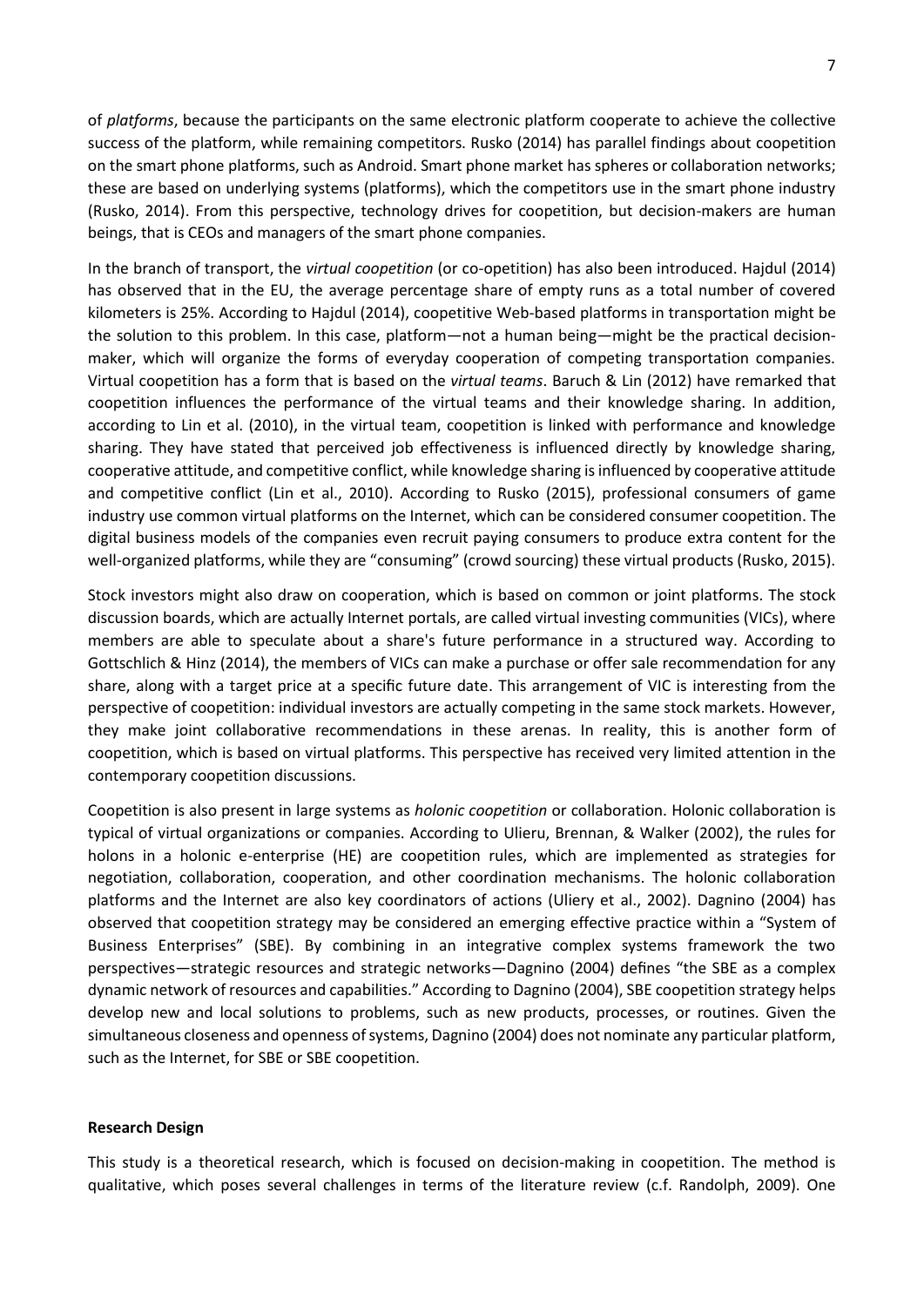challenge is that often a study is not very successful in clearly linking the findings of the literature review to the researcher's own study (Gall, Borg, & Gall, 1996). The literature review is not restricted to any particular journals or publication years or forms, although the theme associated with technology and digitization emphasizes the most recent studies of coopetition. Moreover, coopetition studies are most popular in the literature review compared with other studies. The main source of the literature review has been Google scholar with search terms such as "coopetition" with "technology," "platform," "digitizing," and/or "decisionmaking." Google scholar returned (February 25, 2018) about 17,500 search results about "coopetition." This study did not investigate the content of all of these coopetition studies. The search returns illustrate a lack of serious discussions about coopetitive decision-making.

This study is based on the finding that coopetitive decision-making has been taken for granted in the coopetition studies. This shortage is increasingly discernable, mainly because of the changing role of technology in decision-making. Therefore, this study focuses specifically on the role of technology and decision-making in the contemporary coopetition studies. Furthermore, this study advances the pertinent discussions by introducing a new typology, which revolves around the role of technology in coopetitive decision-making. It is common to offer different kinds of coopetition typologies. For example, Walley (2007), Rusko (2011), Pellegrin-Boucher, Le Roy & Gurău (2013), and Czakon & Rogalski (2014) have introduced different kinds of typologies of coopetition. These typologies, among others, are contextual and do not focus on decision-making in the context of technology, which is the main focus of this study.

#### **Decision-making in Technology-driven Coopetition**

Decision-making in technology-driven coopetition has several stages or alternative forms. These different forms are based on the types of linkage between human being and technology as the decision-maker. The literature introduces several degrees of technology in coopetitive decision-making. Figure 4 outlines these degrees. The literature illustrates the general importance of technology in coopetitive decision-making. The role of platforms is very important too. However, the importance of platforms deviates, in that platforms are likely to be part of the supply chain in business (Belleflamme & Neysen, 2009; Guo et al., 2014; Rusko, 2014). In this case, technical platforms become doubly important for running businesses. Platforms connect competitors to one another; for example, companies have to use, and possibly develop, joint platforms to act in the market. However, the aim of these platforms is not to participate in other decision-making sectors of the companies. The next degree of technological decision-making might also contain platforms, albeit not necessarily. In this category, technology is directly related to practical or strategic decision-making of companies and provides decision-support, content, information, or timetable for coopetition (Morte, Boland, & Rollino, 2007; Gottschlich & Hinz, 2014; Hajdul, 2014; Dagnino, 2004; Venghaus & Stummer, 2015). Figure 4 introduces the fourth type of technology in coopetitive decision-making, where algorithms alone make decisions about coopetition. In the literature, the ideas of Venghaus & Stummer (2015) about matchmaking platform somehow resemble the total role of technology in coopetitive decision-making.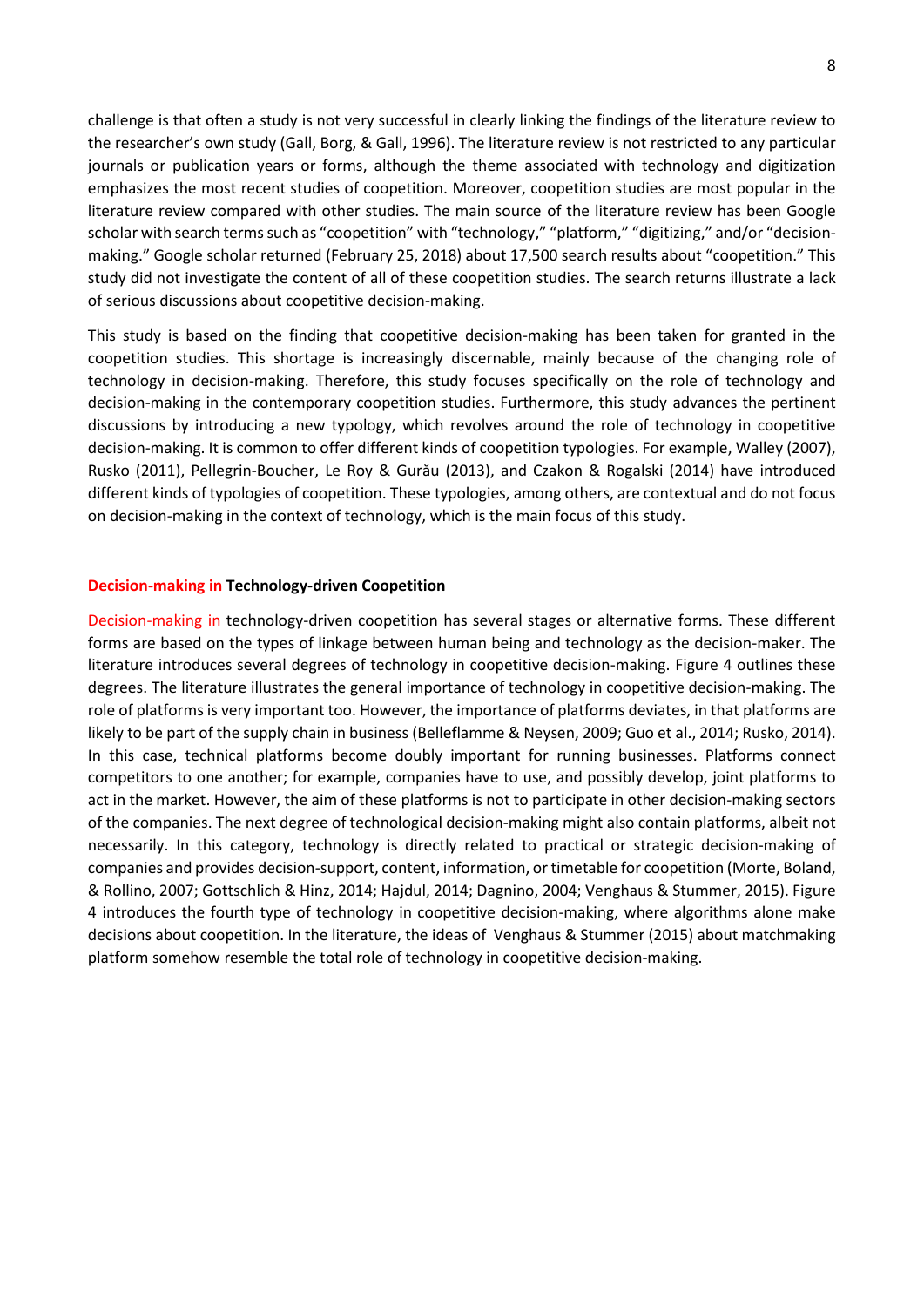

Figure 4. The degree of technology in coopetitive decision-making.

There are some alternatives for decision-making in technology-driven coopetition. For example, technology provides an *environment* or *industry*, where coopetition exists; technology provides *platforms*, where coopetition is focused on; and finally, technology provides *decision-support, content*, *information*, or *timetable*, where each particular coopetitive action follows with or without human beings' decisions, including CEOs, managers, or teams of decision-makers. Table 1 lists the articles relating to each category. Table 2 offers more examples about the content of these categories in the proposed typology.

| Type of technology-<br>driven coopetition             | Article or other<br>sources | Industry, context, or other case<br>description                                                        | Decision-maker/target of decision                                                        |
|-------------------------------------------------------|-----------------------------|--------------------------------------------------------------------------------------------------------|------------------------------------------------------------------------------------------|
| Technology provides<br>environment for<br>coopetition | Garraffo (2002)             | Mobile phones, computers<br>Coopetition in emerging<br>technologies                                    | Firms; aim to exchange<br>technologies, new markets,<br>standards                        |
|                                                       | Metaxiotis et al.<br>(2003) | Knowledge management and<br>computer information systems<br>community                                  | Decision support through<br>knowledge management and AI<br>standards                     |
|                                                       | Gnyawali & Park<br>(2009)   | Technological innovations of<br><b>SMEs</b>                                                            | Firms; technological capability,<br>resource complementarity, and<br>resource similarity |
|                                                       | <b>Gueguen (2009)</b>       | IT industries; five ecosystems:<br>Palm, Microsoft, Symbian,<br>Research in Motion (RIM), and<br>Linux | Firms; establishing a standard                                                           |
|                                                       | Gnyawali & Park<br>(2011)   | IT industry; Samsung and Sony;<br>Public policy                                                        | Firms and (restrictive) policy<br>makers; advance of technological<br>innovation         |

Table 1. Three types of technology-driven coopetition.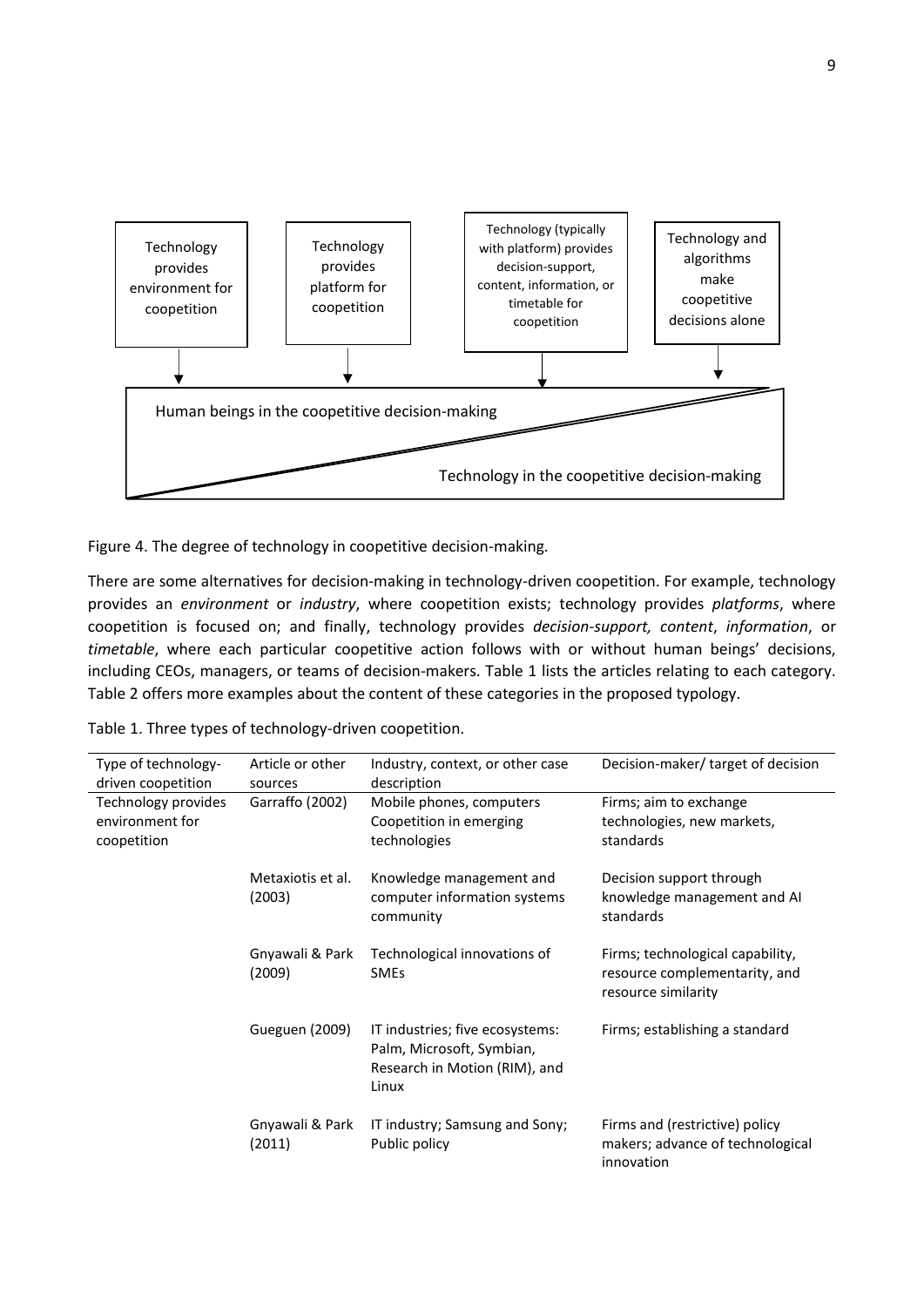|                                                                                                                                         | Ritala & Sainio<br>(2014)          | Cross-industrial survey in Finnish<br>markets; business-model<br>radicalness                                                                                             | Firms; incremental innovations (no<br>radical innovations)                                                                                      |
|-----------------------------------------------------------------------------------------------------------------------------------------|------------------------------------|--------------------------------------------------------------------------------------------------------------------------------------------------------------------------|-------------------------------------------------------------------------------------------------------------------------------------------------|
|                                                                                                                                         | Rusko et al.<br>(2018)             | Self-driving car industry                                                                                                                                                | Firms; new disruptive technologies<br>to the market                                                                                             |
| Technology provides<br>platform for<br>coopetition                                                                                      | Belleflamme &<br>Neysen (2009)     | eTourism; platforms provide<br>collected and provided<br>information for suppliers or<br>buyers.                                                                         | Firms in general; platforms provide<br>(potential) coopetitive linkages.                                                                        |
|                                                                                                                                         | Guo et al.<br>(2014)               | Online coopetition activities in<br>the branch of tourism; hotels and<br>online travel agencies                                                                          | Firms (and distribution<br>channels/marketing traditions of<br>tourism)                                                                         |
|                                                                                                                                         | Rusko (2014)                       | Smart phones and platforms<br>(e.g., Android) of mobile<br>technology                                                                                                    | Firms; to achieve competitive<br>platforms for smart phones                                                                                     |
| Technology (typically<br>with a platform)<br>provides decision-<br>support, content,<br>information, or<br>timetable for<br>coopetition | Morte, Boland,<br>& Rollino (2007) | Moneyball strategy in Netflix                                                                                                                                            | This approach uses data to make<br>decisions about what<br>movies/products to recommend to<br>customers. Customer/firm, final<br>decision-maker |
|                                                                                                                                         | Gottschlich &<br>Hinz (2014)       | Virtual investing communities                                                                                                                                            | Social network and individual<br>investors                                                                                                      |
|                                                                                                                                         | Hajdul (2014)                      | The branch of transport has the<br>virtual coopetition via platforms<br>to avoid logistically empty runs.                                                                | Web-based platforms in<br>transportation with firms                                                                                             |
|                                                                                                                                         | Dagnino (2004)                     | Italian industrial district: Carpi<br>(knitwear and sweaters), Parma<br>(cured ham, Parmesan cheese),<br>Prato (textiles and clothing), and<br>Valenza Po (gold jewelry) | Mainly firms with SBE, which is a<br>complex system and is self-<br>organizing, coevolving,<br>organizationally closed and<br>emergent          |
|                                                                                                                                         | Venghaus &<br>Stummer (2015)       | Complex System Innovation (CSI)<br>suggests partnerships                                                                                                                 | Initially, algorithms of CSI; finally,<br>companies might be able to<br>participate in decision-making.                                         |

Several studies have focused on the theme that states that "technology provides an environment for coopetition" (e.g., Garraffo, 2002; Gnyawali & Park, 2009; Gueguen, 2009; Gnyawali & Park, 2011; Ritala & Sainio, 2014; Rusko et al., 2018). These kinds of technology and industry include mobile phones, computers, self-driving cars, and generally, IT-branches and emerging technologies. These studies emphasize the importance of coopetition in radical, emergent, or disruptive innovations and technologies (Garraffo, 2002; Gnyawali & Park, 2009; Gueguen, 2009; Gnyawali & Park, 2011; Rusko et al., 2018), except perhaps for Ritala & Sainio's (2014) study, which emphasizes the usefulness of coopetition, especially in incremental innovations. Many studies of coopetition focus on cases whereby technology provides platforms for coopetitive relationships (i.e., Belleflamme & Neysen, 2009; Guo et al., 2014; Rusko, 2014). In tourism and e-Tourism the role of (self-organizing) sales and marketing platforms is particularly crucial (Belleflamme &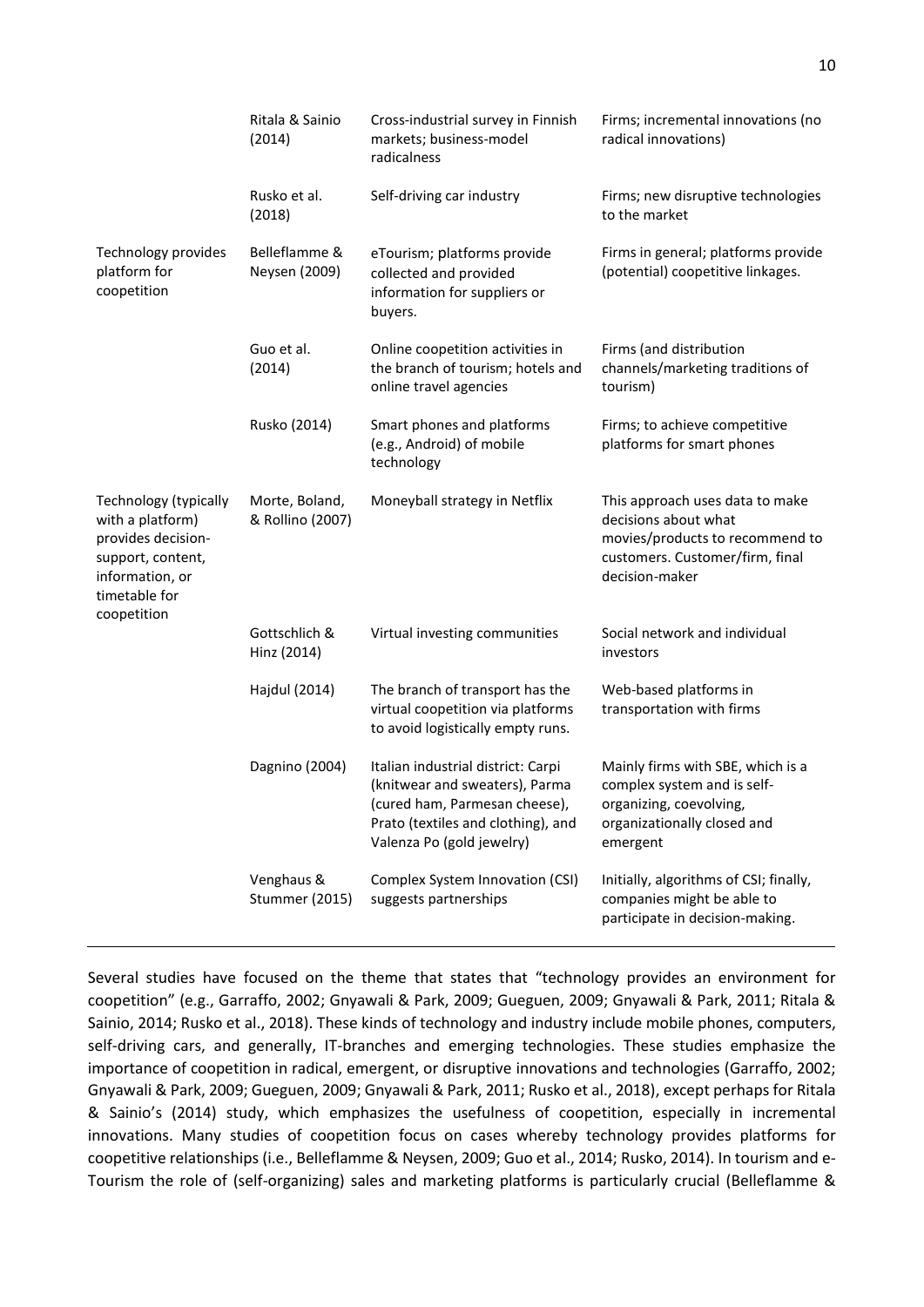Neysen, 2009; Guo et al., 2014), but the branches of IT or ICT platforms might also be important drivers for coopetition (Rusko, 2014).

In the another segment of Table 1, where technology provides content, information, or timetable to the firms and organizations, the role of platforms is significant. The examples cover several firms and industries, such as moneyball strategy in Netflix (Morte, Boland, & Rollino, 2007), virtual investing communities (Gottschlich & Hinz, 2014), the branch of transport with virtual coopetition to avoid logistically empty runs (Hajdul, 2014), Italian industrial district (Dagnino, 2004), or platforms for matchmaking potential partner companies (Venghaus & Stummer, 2015). Table 2 takes into consideration the type of decision-making and relational share of competition and cooperation in the activity under coopetitive decision. The content of Table 2 draws on one of the most famous definitions of coopetition: "cooperating to create a bigger business pie, while competing to divide it up" (Brandenburger & Nalebuff, 1996; Luo, 2005; Rusko, 2015). Table 2 applies this definition, in the sense that the *creation of bigger business pie* illustrates the joint activities of competitors to develop suitable and effective technologies, platforms, and decision-support systems, while the *dividing pie up* phrase demonstrates the use of ready technologies, platforms, or decision-support systems in competition. This logic rests on the assumption that cooperation is essential for the development of new (radical and disruptive) joint innovations, but when the joint innovations are ready, it is time for competition and only (minor) incremental joint innovation activities. This interpretation appears in the analysis of Table 1 above.

|                                                                          | Technology as<br>environment for<br>coopetition                                                                           | Technology as<br>platform for<br>coopetition                                    | Technology as<br>decision-support,<br>content, information,<br>or timetable for<br>coopetition                               |
|--------------------------------------------------------------------------|---------------------------------------------------------------------------------------------------------------------------|---------------------------------------------------------------------------------|------------------------------------------------------------------------------------------------------------------------------|
| Cooperation-<br>based<br>coopetition<br>(growing the pie)                | Competing firms<br>together develop the<br>same technology for<br>their business.<br>The least limited<br>decision-making | Competing firms<br>together develop the<br>same platform for<br>their business. | Competing firms<br>together develop the<br>joint decision-support<br>systems.                                                |
| Competition-<br>based<br>coopetition<br>(capturing/<br>dividing the pie) | Competing firms use<br>the same technology<br>in their competition.                                                       | Competing firms use<br>the same platform in<br>their competition.               | Competing firms use<br>the same decision-<br>support systems in<br>their competition.<br>The most limited<br>decision-making |

Table 2. The different roles of technology in cooperation- and competition-based coopetition.

In Table 2, the freedom of decision-making develops diagonally and isthe highest when technology functions as an environment for cooperation-based coopetition and lowest when the competing firms use the same (ready) decision-support systems in their competition.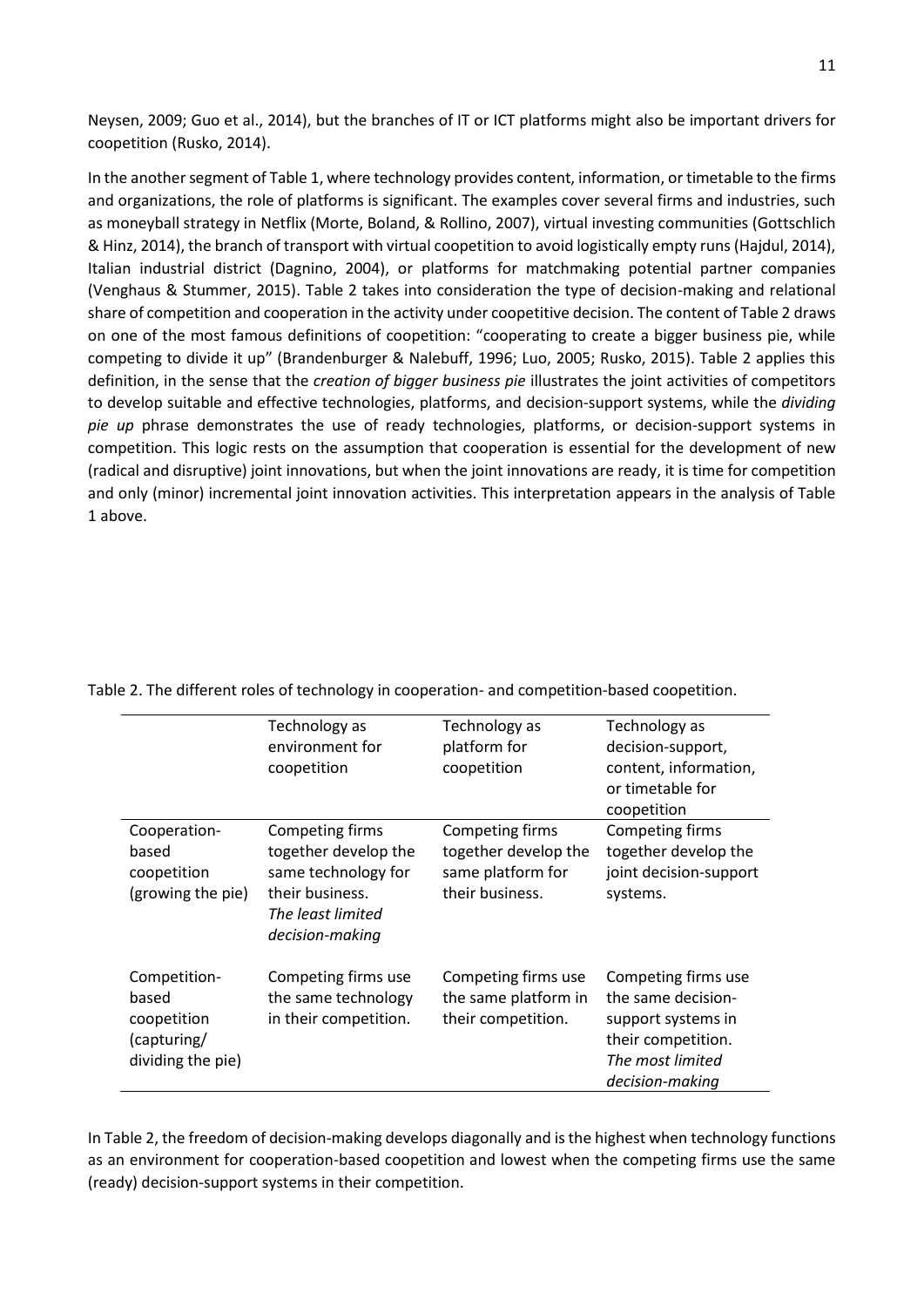Surprisingly, few coopetition studies directly address the question of "who will make the strategic decisions in coopetition?" Implicitly, most of the coopetition studies presuppose that firms and organizations are decision-makers, but they refrain from naming the decision-makers directly. Table 1 actually shows the most probable decision-makers of coopetition in each study, based on the context of text, where decisions and decision-makers have been mentioned. It is obvious that the role of technology will feature prominently according to the movement from the type of "technology provides environment for coopetition" to that of "technology provides decision-support, content, information, or timetable for coopetition."

# **Discussion**

Coopetition studies are focused on relationships, where CEOs, senior managers, or teams make decisions about coopetitive activities. Often these studies do not name the coopetition decision-maker, which could be a company, firm, or organization. In fact, this kind of perspective follows the traditions of microeconomics, where firms optimize their production, costs, and profits, hence their "black box" (Sydow, Schreyögg, & Koch, 2009). Optimizing might be challenging for firms. Therefore, emphasis has been put on critical success factors (CSF) to help decision-makers focus their attention on critical processes and to "guide the direction and orientation that the management must follow in order to optimize the decision-making processes" (de Resende et al., 2018). This optimization is possible to be extended to the birth of partnerships, which is related to resources and other features of the potential partner companies in the matchmaking platforms (Venghaus & Stummer, 2015).

However, Bengtsson & Kock (2000) emphasize that collaboration between companies is governed by individuals' relationships across the competing companies and their business units. Moreover, physical closeness affects coopetition. According to Rusko (2015), the possibility of coopetition is increasing because of individuals' daily actions, which take place in the same place or geographical area. Individuals' physical closeness and geographical proximity encourage collaboration between competing firms, such as in tourism destinations, where there are several competing firms in the same area (see e.g., Kylänen & Rusko, 2011).

The role of individual decision-makers will figure prominently in the business and coopetition studies in the future, mainly because of the increasing importance of non-human decision-makers, such as robots and AI. There is a growing need to probe further whether decisions are made by human beings or by robots. In addition, decision-support platforms and networks have increased their role in decision-making. Generally, one of the perspectives that emphasizes the co-existence of individual actors and technology is sociomateriality (La Rocca, Hoholm, & Mørk, 2017). Even contemporary human resource management (HRM) takes into account success in relationships between individual decision-makers and machines.

# **Conclusions**

Although it is difficult to define coopetition as a paradigm, but perhaps less so as a *complementary* paradigm (Bengtsson et al., 2016), the coopetition discussions have shared considerable common grounds with management, marketing, and business. Therefore, the limited number of coopetition studies is surprising, which focus on decision-makers of coopetition strategy and activities. However, this theme is doubly important, mainly because of the increasing technological tools for decision-making. The technological decision-supporting systems, robotics, and AI have rapidly expanded. Most of these systems tend to support decision-making. Thus, because of the changing environment, there is a need to examine the grounds of coopetition decision-making and the contemporary role of technology in decision-making processes.

This study focused on mapping the current situation in coopetition, decision-making, and technology "triangle" (Figure 1). This perspective has been complemented by a combined form of these three themes.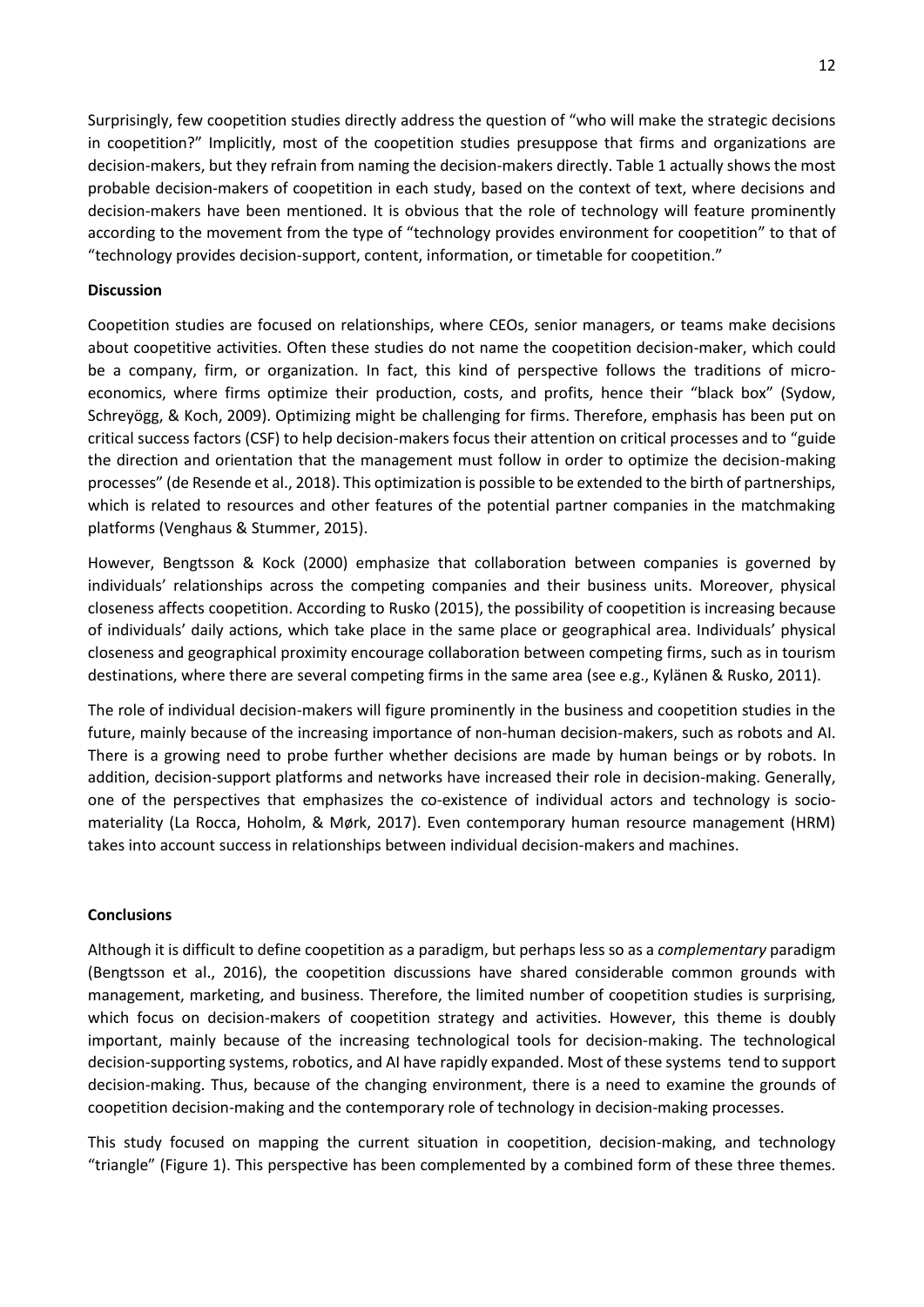Thus, this theoretical paper offers three dimensions: (a) technology as environment for coopetition, (b) technology as a platform for coopetition, and (c) technology as decision-support, content, information, or timetable for coopetition. These three dimensions have been considered in relation to cooperation-based coopetition and competition-based coopetition. The role of technology depends on the maturity of technology in coopetition: disruptive radical new innovations, such as platforms or standards, encourage the competing companies to cooperate with the aim to "create a bigger pie," whereas ready common platforms and standards allow incremental innovations and time to "divide the business pie" by competition.

This study offers several themes for further research. The claim that coopetitive decision-making is a blackbox requires further empirical studies. What specifically demand further examination are these questions: (a) from whom and how do coopetition decisions emerge?, (b) are there any industry-specific differences in these coopetition decisions?, and (c) how will the introduction of robotics and AI change strategic decisionmaking, such as coopetition and collaboration? Socio-materiality is one alternative approach to probe the relationships between individuals and technology in the context of strategic decision-making, such as decisions about competitive, collaborative, or coopetitive activities.

This study offers the following managerial implications. First, firms and organizations need to consider decision power in decision-making systems and decision-support systems. These systems aim to achieve rational decisions at a strategic level (e.g., coopetition). In the contemporary and future decision-support systems, the functional relationship between rationality and human centrality might be challenging. A few key questions enquire about whether "rational" decisions are always the right decisions, or how rationality has been defined in AI systems, for instance. The managers are advised to consider the increasing automatization of linkages, such as moneyball strategy. Instead of human beings, decisionsto cooperate (and to have coopetitive activities) might be determined by the algorithms of machines.

# **References**

Arantes da Costa, E., Pascoli Bottura, C., Maurício Gama Boaventura, J., & Américo Fischmann, A. (2009). The game to play: expanding the co-opetition proposal through the strategic games matrix. International Journal of Conflict Management, 20(2), 132-157.

Baruch, Y., & Lin, C. P. (2012). All for one, one for all: Coopetition and virtual team performance. Technological Forecasting and Social Change, 79(6), 1155-1168.

Belleflamme, P., & Neysen, N. (2009). Coopetition in infomediation: General analysis and application to etourism. In Advances in tourism economics (pp. 217-234). Physica-Verlag HD.

Bengtsson, M., & Kock, S. (2000). " Coopetition" in business Networks—to cooperate and compete simultaneously. Industrial marketing management, 29(5), 411-426.

Bengtsson, M., Eriksson, J., & Wincent, J. (2010). Co-opetition dynamics–an outline for further inquiry. Competitiveness review: An international business journal, 20(2), 194-214.

Bengtsson, M., Kock, S., Lundgren-Henriksson, E. L., & Näsholm, M. H. (2016). Coopetition research in theory and practice: Growing new theoretical, empirical, and methodological domains. Industrial Marketing Management, 57, 4-11.

Biondi, Y., & Giannoccolo, P. (2012). Complementarities and coopetition in presence of intangible resources: Industrial economic and regulatory implications. Journal of Strategy and Management, 5(4), 437- 449.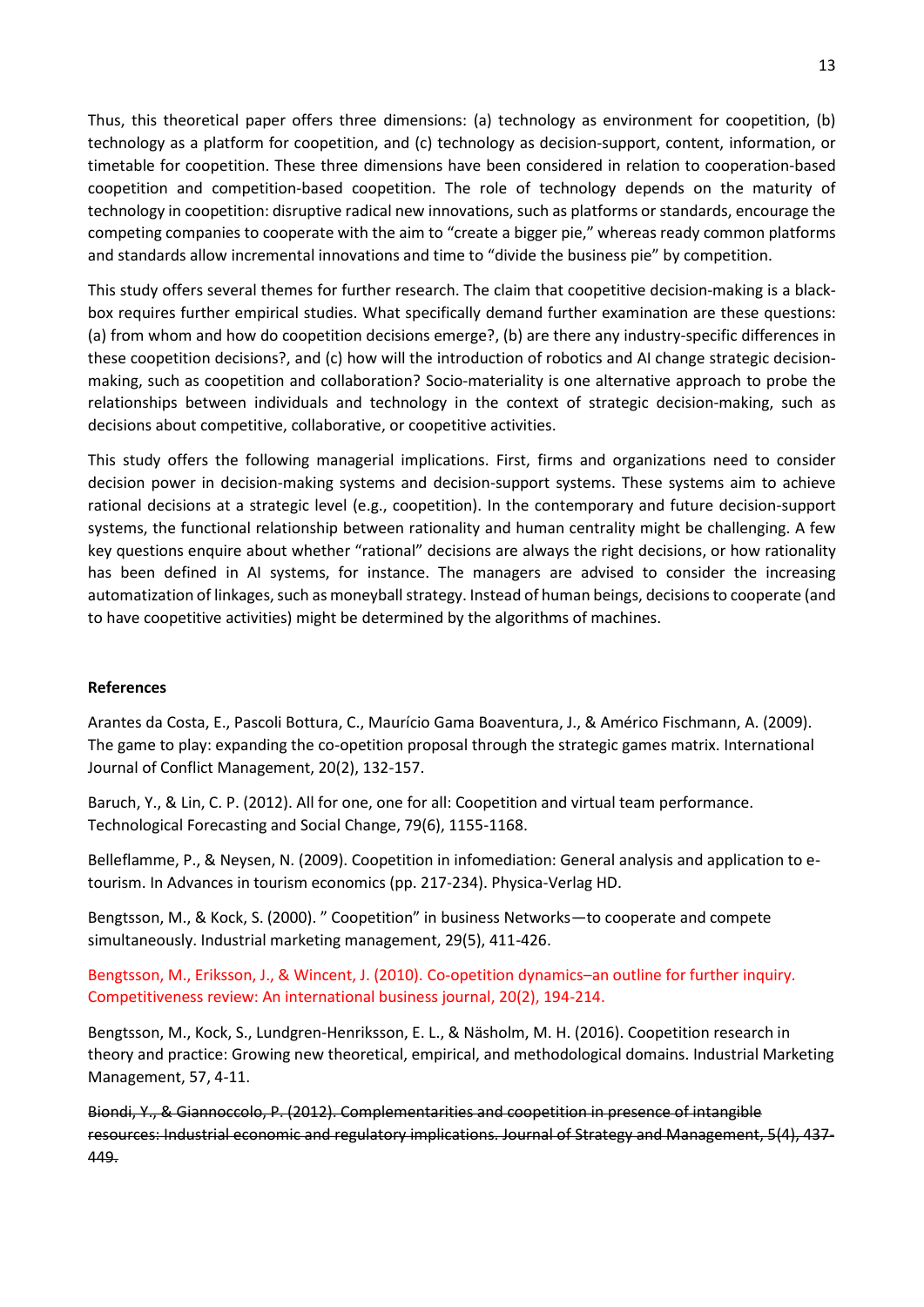Bouncken, R. B., & Kraus, S. (2013). Innovation in knowledge-intensive industries: The double-edged sword of coopetition. Journal of Business Research, 66(10), 2060-2070.

Bouncken, R. B., Fredrich, V., Ritala, P., & Kraus, S. (2017). Coopetition in New Product Development Alliances: Advantages and Tensions for Incremental and Radical Innovation. British Journal of Management.

Brandenburger, A.M., & Nalebuff, B.J. (1996). Co-opetition. New York: Doubleday Currency.

Buchanan, L., & O Connell, A. (2006). A brief history of decision making. Harvard business review, 84(1), 32.

Czakon, W., & Rogalski, M. (2014). Coopetition typology revisited–a behavioural approach. International Journal of Business Environment, 6(1), 28-46.

Dagnino, G. B. (2004). Complex systems as key drivers for the emergence of a resource-and capabilitybased interorganizational network. Emergence: Complexity & Organization, 6 (1-2), 61-69.

de Resende, L. M. M., Volski, I., Betim, L. M., de Carvalho, G. D. G., de Barros, R., & Senger, F. P. (2018). Critical success factors in coopetition: Evidence on a business network. Industrial Marketing Management. (forthcoming)

Dounis, A. I., & Caraiscos, C. (2009). Advanced control systems engineering for energy and comfort management in a building environment—A review. Renewable and Sustainable Energy Reviews, 13(6), 1246-1261.

Eschenbach, T. G., & Geistauts, G. A. (1988). Role of technology in strategic management. Engineering Management International, 4(4), 307-318.

Eisenhardt, K. M., & Zbaracki, M. J. (1992). Strategic decision making. Strategic management journal, 13(S2), 17-37.

Fernandez, A. S., Le Roy, F., & Gnyawali, D. R. (2014). Sources and management of tension in co-opetition case evidence from telecommunications satellites manufacturing in Europe. Industrial Marketing Management, 43(2), 222-235.

Forés, B., & Camisón, C. (2016). Does incremental and radical innovation performance depend on different types of knowledge accumulation capabilities and organizational size?. Journal of Business Research, 69(2), 831-848.

Galkina, T., & Lundgren-Henriksson, E. L. (2017). Coopetition as an entrepreneurial process: Interplay of causation and effectuation. Industrial Marketing Management, 67, 158-173.

Gall, M. D., Borg, W. R., & Gall, J. P. (1996). Education research: An introduction (6th ed.). White Plains, NY: Longman.

Garraffo, F. (2002, May). Types of coopetition to manage emerging technologies. In II Annual Conference of Euram on: "Innovative Research Management". Track: "Coopetition Strategy: Towards a new kind of interfirm dynamics". Stockholm: may (pp. 9-11).

Gnyawali, R.D. and B.J. Park (2008), 'Drivers of coopetition for technological innovation', Paper Submitted to the EIASM 3rd Workshop

Gnyawali, D. R., & Park, B. J. R. (2009). Co-opetition and technological innovation in small and mediumsized enterprises: A multilevel conceptual model. Journal of small business management, 47(3), 308-330.

Gnyawali, D. R., & Park, B. J. R. (2011). Co-opetition between giants: Collaboration with competitors for technological innovation. Research Policy, 40(5), 650-663.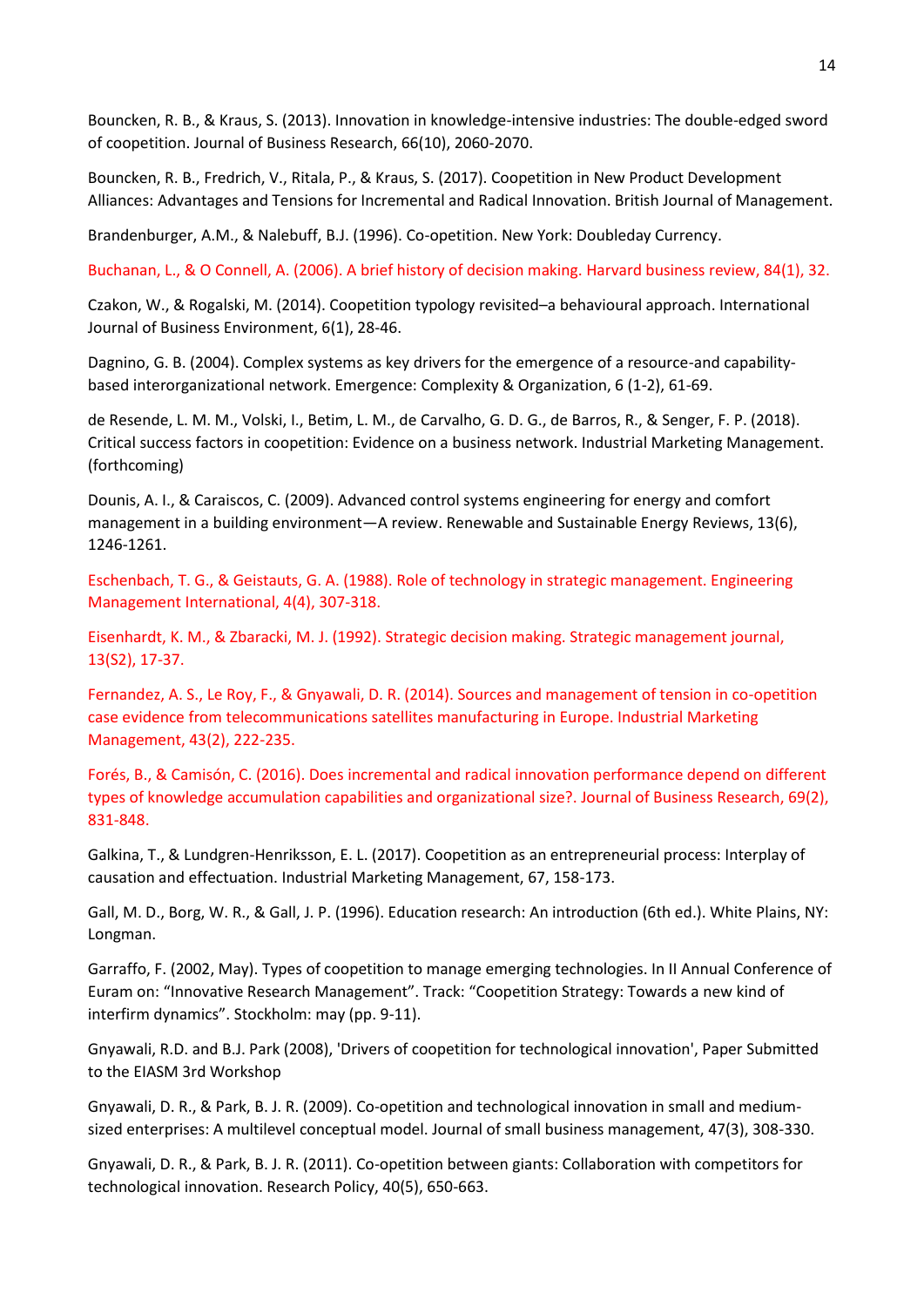Gottschlich, J., & Hinz, O. (2014). A decision support system for stock investment recommendations using collective wisdom. Decision support systems, 59, 52-62.

Gueguen, G. (2009). Coopetition and business ecosystems in the information technology sector: the example of Intelligent Mobile Terminals. International journal of entrepreneurship and small business, 8(1), 135-153.

Guo, X., Zheng, X., Ling, L., & Yang, C. (2014). Online coopetition between hotels and online travel agencies: From the perspective of cash back after stay. Tourism Management Perspectives, 12, 104-112.

Hajdul, M. (2014). Virtual co-opetition in transport-T-Scale platform case study. Procedia-Social and Behavioral Sciences, 111, 761-769.

Khan, B. A., & Naeem, H. (2018). The impact of strategic quality orientation on innovation capabilities and sustainable business growth: Empirical evidence from the service sector of Pakistan. International Journal of Quality & Reliability Management, 35(8), 1568-1598.

Kylänen, M., & Rusko, R. (2011). Unintentional coopetition in the service industries: The case of Pyhä-Luosto tourism destination in the Finnish Lapland. European Management Journal, 29(3), 193-205.

La Rocca, A., Hoholm, T., & Mørk, B. E. (2017). Practice theory and the study of interaction in business relationships: Some methodological implications. Industrial Marketing Management, 60, 187-195.

Lin, C. P., Wang, Y. J., Tsai, Y. H., & Hsu, Y. F. (2010). Perceived job effectiveness in coopetition: A survey of virtual teams within business organizations. Computers in Human Behavior, 26(6), 1598-1606.

Mandal, A. (2004). Virtual Coopetition: Mutual Value Preservation in the Consulting Industry. In Paper presentation in EIASM Workshop on Coopetition Strategy: Toward a new Kind of Interfirm Dynamics.

Melchor, M. Q., & Julián, C. P. (2008). The impact of the human element in the information systems quality for decision making and user satisfaction. Journal of Computer Information Systems, 48(2), 44-52.

Metaxiotis, K., Ergazakis, K., Samouilidis, E., & Psarras, J. (2003). Decision support through knowledge management: the role of the artificial intelligence. Information Management & Computer Security, 11(5), 216-221.

Moisander, J., & Stenfors, S. (2009). Exploring the edges of theory-practice gap: Epistemic cultures in strategy-tool development and use. Organization, 16(2), 227-247.

Morte, A., Boland, K. R., & Rollino, T. (2007). Research Project Report.

Mäkinen, J. (2016). Kuinka Googlen algoritmi (oletettavasti) toimii? [https://statement.fi/kuinka-googlen](https://statement.fi/kuinka-googlen-algoritmi-oletettavasti-toimii/)[algoritmi-oletettavasti-toimii/](https://statement.fi/kuinka-googlen-algoritmi-oletettavasti-toimii/)

Nicolai, A., & Seidl, D. (2010). That's relevant! Different forms of practical relevance in management science. Organization Studies, 31(9-10), 1257-1285.

Okura, M. (2007). Coopetitive strategies of Japanese insurance firms a game-theory approach. International Studies of Management & Organization, 37(2), 53-69.

Padula, G., & Dagnino, G. B. (2007). Untangling the rise of coopetition: the intrusion of competition in a cooperative game structure. International Studies of Management & Organization, 37(2), 32-52.

Park, H. S., & Tran, N. H. (2012). An autonomous manufacturing system based on swarm of cognitive agents. Journal of Manufacturing Systems, 31(3), 337-348.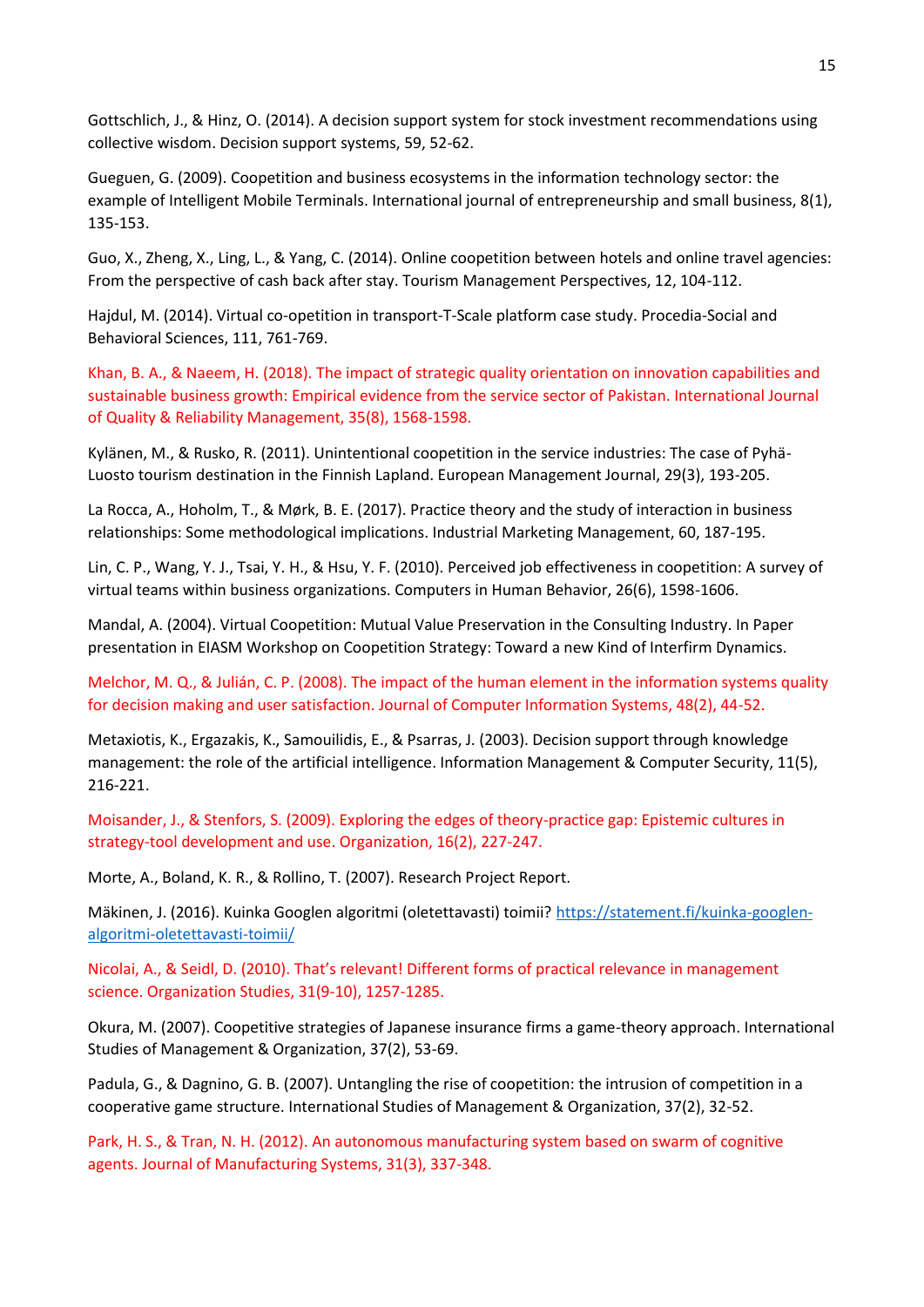Pellegrin-Boucher, E., Le Roy, F., & Gurău, C. (2013). Coopetitive strategies in the ICT sector: typology and stability. Technology Analysis & Strategic Management, 25(1), 71-89.

Randolph, J. J. (2009). A guide to writing the dissertation literature review. Practical Assessment, Research & Evaluation, 14(13), 1-13.

Ritala, P., & Hurmelinna-Laukkanen, P. (2009). What's in it for me? Creating and appropriating value in innovation-related coopetition. Technovation, 29(12), 819-828.

Ritala, P., & Sainio, L. M. (2014). Coopetition for radical innovation: technology, market and business-model perspectives. Technology Analysis & Strategic Management, 26(2), 155-169.

Rusko, R. (2014). Mapping the perspectives of coopetition and technology-based strategic networks: A case of smartphones. Industrial Marketing Management, 43(5), 801-812.

Rusko, R. (2015a). New business model: intentional and unintentional degree one and degree two consumer coopetition in a branch of the Finnish game industry. International Journal of Business Environment, 7(3), 219-241.

Rusko, R. (2015b). The Specific Role of Consumers in Global Enterprise Management: Controller of the Supply Chain in Web-Based Experiences. In Global Enterprise Management (pp. 75-89). Palgrave Macmillan US.

Rusko, R., Alatalo, L., Hänninen, J., Riipi, J., Salmela, V., & Vanha, J. (2018). Technological Disruption as a Driving Force for Coopetition: The Case of the Self-Driving Car Industry. International Journal of Innovation in the Digital Economy (IJIDE), 9(1), 35-50.

Sakas, D., Vlachos, D., & Nasiopoulos, D. (2014). Modelling strategic management for the development of competitive advantage, based on technology. Journal of Systems and Information Technology, 16(3), 187- 209.

Salvetat, D., & Géraudel, M. (2012). The tertius roles in a coopetitive context: The case of the European aeronautical and aerospace engineering sector. European Management Journal, 30(6), 603-614.

Simmons, W. L. (2008). A framework for decision support in systems architecting (Doctoral dissertation, Massachusetts Institute of Technology).

Simon, H. A. (1960). The new science of management decision.

Smith, A. (1937). The wealth of nations [1776].

Schwenk, C. R. (1984). Cognitive simplification processes in strategic decision‐making. Strategic management journal, 5(2), 111-128.

Sydow, J., Schreyögg, G., & Koch, J. (2009). Organizational path dependence: Opening the black box. Academy of management review, 34(4), 689-709.

Tidström, A., & Rajala, A. (2016). Coopetition strategy as interrelated praxis and practices on multiple levels. Industrial Marketing Management, 58, 35-44.

Ulieru, M., Brennan, R. W., & Walker, S. S. (2002). The holonic enterprise: a model for Internet-enabled global manufacturing supply chain and workflow management. Integrated Manufacturing Systems, 13(8), 538-550.

Venghaus, S., & Stummer, C. (2015). Finding partners for complex system innovations through a transsectoral 'matchmaking platform'. Technology Analysis & Strategic Management, 27(3), 334-359.